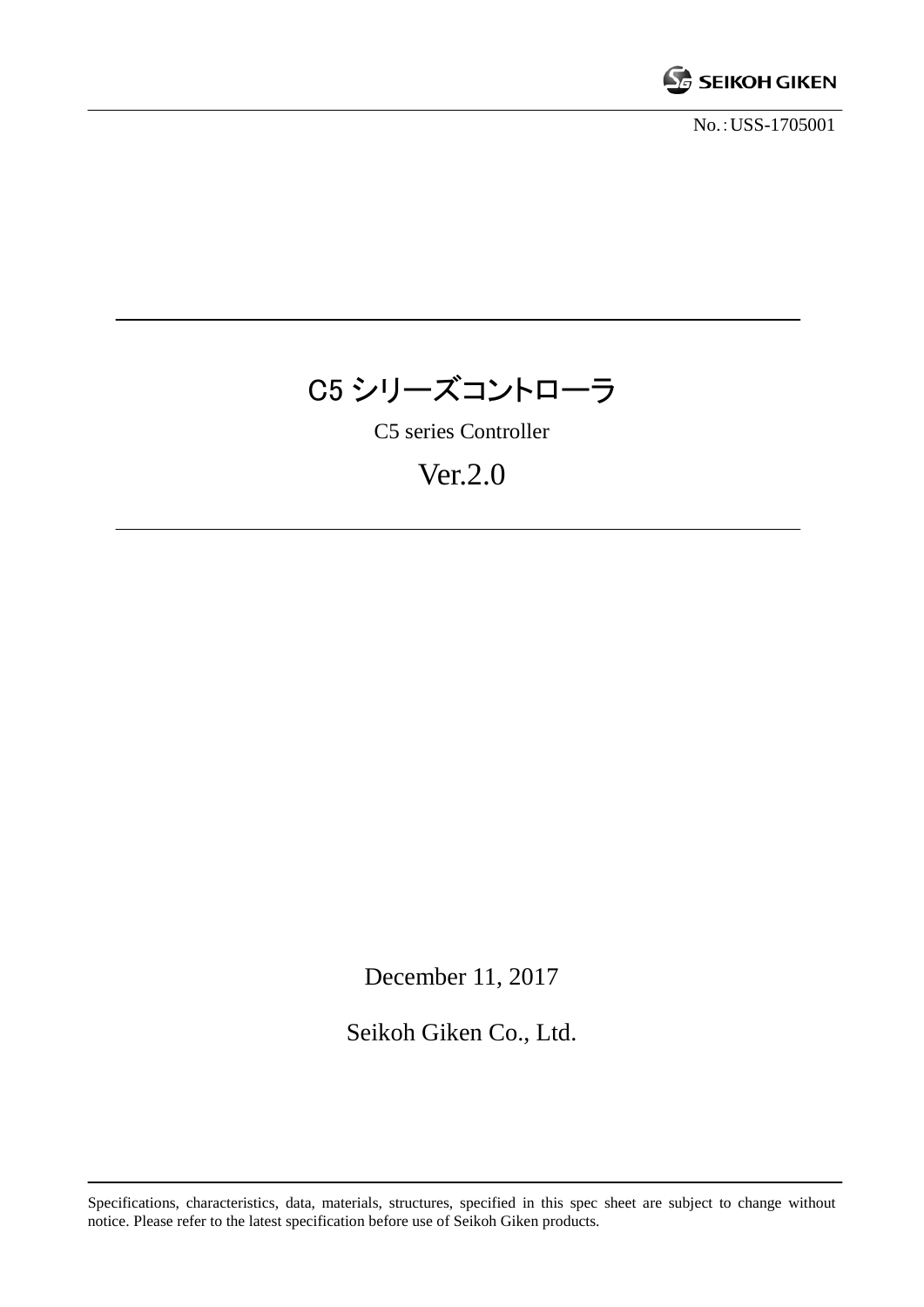1.適用 Scope

本仕様書はC5シリーズコントローラに適用する。

This specification applies to C5 series Controller.

# 2.型名 Product code

Table 1

| Product code | Remarks             |                                    |  |  |
|--------------|---------------------|------------------------------------|--|--|
| $C5-D1-A$    | low noise type      | Frequency range : 0.1 to 10,000MHz |  |  |
| $C5-A1-A$    | high stability type |                                    |  |  |

# 3.付属品 Accessories

Table 2

| Item                  | Ouantity | <b>Remark</b>             |  |
|-----------------------|----------|---------------------------|--|
| AC power cable        |          | For controller $(L=2.0m)$ |  |
| Rack mounting bracket |          |                           |  |

# 4.環境条件 Standard operating conditions

Table 3

|                             | Specification   |      |      |              |         |
|-----------------------------|-----------------|------|------|--------------|---------|
| Item                        | Min.            | Typ. | Max. | Unit         | Remarks |
| Operating temperature range |                 |      | 40   | °C           |         |
| Operating humidity range    | 45              |      | 90   | %RH          |         |
| Storage temperature range   | $-20$           |      | 60   | $^{\circ}$ C |         |
| SET-up location             | Indoor use only |      |      |              |         |
| Warm up time                | Over 1hr        |      |      |              |         |

Note : Refrain from dew condensation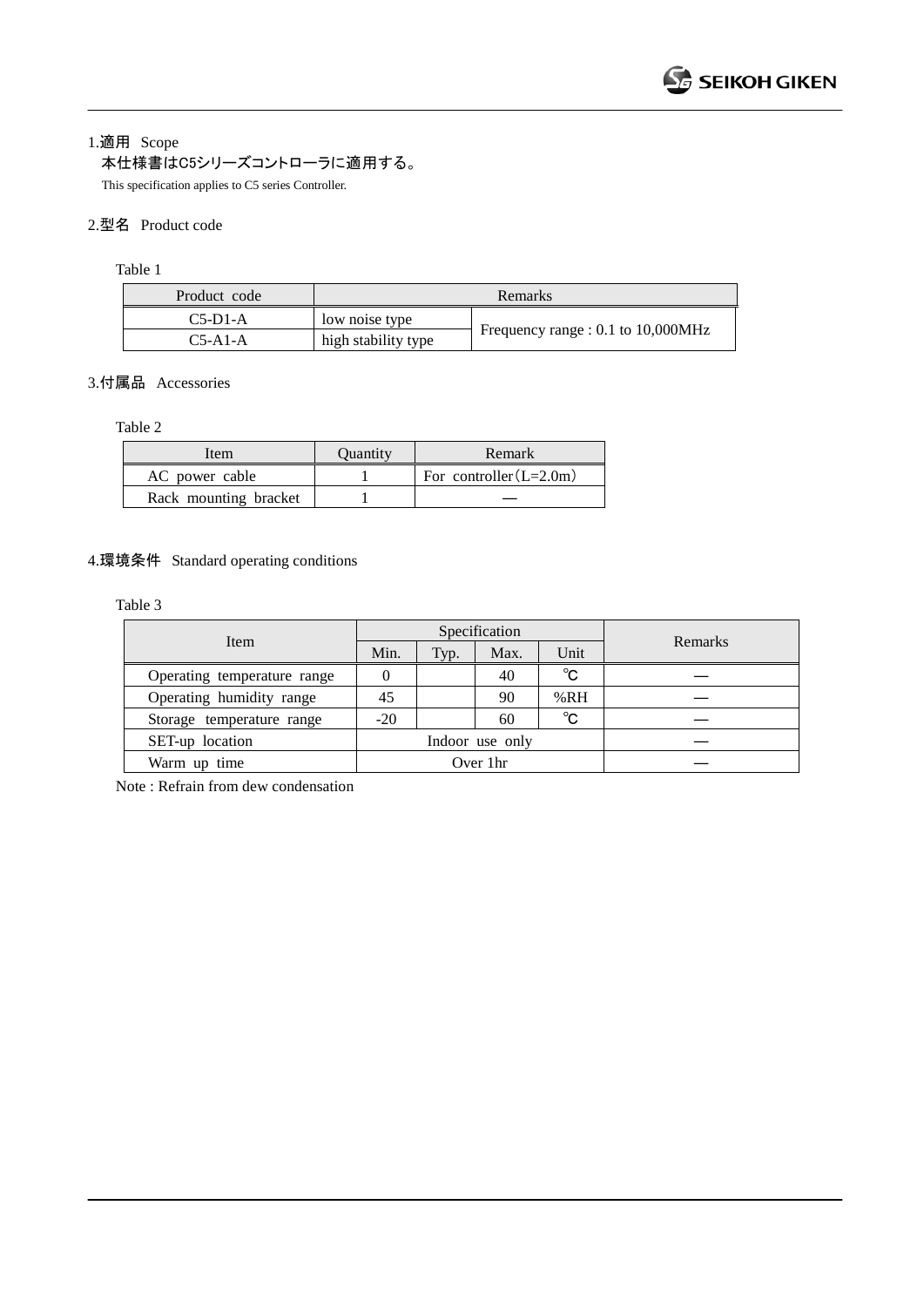# 5.定格 Rating

Table 4

| Item                                  |        | Specification                |       |        |                         |                                                                                                                                                                                                                                                                                                                      |
|---------------------------------------|--------|------------------------------|-------|--------|-------------------------|----------------------------------------------------------------------------------------------------------------------------------------------------------------------------------------------------------------------------------------------------------------------------------------------------------------------|
|                                       |        | Min.                         | Typ.  | Max.   | Unit                    | Remark                                                                                                                                                                                                                                                                                                               |
| ◆ Part of light source                |        |                              |       |        |                         |                                                                                                                                                                                                                                                                                                                      |
| D type                                |        | DFB-LD (Double polarization) |       |        |                         |                                                                                                                                                                                                                                                                                                                      |
| Laser type                            | A type | ASE-LD                       |       |        |                         |                                                                                                                                                                                                                                                                                                                      |
|                                       | D type |                              | 1550  |        |                         |                                                                                                                                                                                                                                                                                                                      |
| Wavelength                            | A type | 1530                         |       | 1560   | nm                      | $>10$ d $Bm/nm$                                                                                                                                                                                                                                                                                                      |
| Output port                           |        | 3 ports                      |       |        |                         |                                                                                                                                                                                                                                                                                                                      |
|                                       |        | Automatic                    |       |        | LAN control             |                                                                                                                                                                                                                                                                                                                      |
| Port select                           |        | Manual                       |       |        | Panel switch            |                                                                                                                                                                                                                                                                                                                      |
| ◆ Part of O/E                         |        |                              |       |        |                         |                                                                                                                                                                                                                                                                                                                      |
| Frequency range                       |        | 0.1                          |       | 10,000 | <b>MHz</b>              |                                                                                                                                                                                                                                                                                                                      |
| Output impedance                      |        | 50<br>$\Omega$               |       |        |                         |                                                                                                                                                                                                                                                                                                                      |
| Wavelength                            |        | 1280                         |       | 1580   | nm                      |                                                                                                                                                                                                                                                                                                                      |
| Optical input level                   |        |                              |       | 6      | dBm                     |                                                                                                                                                                                                                                                                                                                      |
| Responsivity                          |        | 0.65                         | 0.80  |        | $\mathbf{A}/\mathbf{W}$ |                                                                                                                                                                                                                                                                                                                      |
| Opt. alarm(Input level)               |        |                              | $-14$ |        | dBm                     | Normal: Green (LED)                                                                                                                                                                                                                                                                                                  |
|                                       |        |                              |       |        |                         | Abnormal: Red (LED)                                                                                                                                                                                                                                                                                                  |
| $\blacklozenge$ Others                |        |                              |       |        |                         |                                                                                                                                                                                                                                                                                                                      |
| Laser safety                          |        | Automatic LD shut down       |       |        |                         | The<br>"Opt<br>Alarm"<br>indicator<br>illuminates green during normal<br>operating conditions. If the system<br>detects a bad fiber connection, the<br>Optical Alarm will display as red<br>and the laser source will shut down<br>until the connection is properly<br>made or the connector is properly<br>cleaned. |
| Input AC voltage                      |        | 90                           |       | 250    | V                       | 75W max                                                                                                                                                                                                                                                                                                              |
| Weight                                |        |                              |       | 9      | kg                      |                                                                                                                                                                                                                                                                                                                      |
| RF output connector                   |        | N/J                          |       |        |                         |                                                                                                                                                                                                                                                                                                                      |
| Optical I/O connector                 |        | SC/APC                       |       |        |                         |                                                                                                                                                                                                                                                                                                                      |
| External joining terminal             |        | $RJ-45(LAN)$                 |       |        |                         | 10BASE-T/100BASE-TX                                                                                                                                                                                                                                                                                                  |
| Optical monitor terminal<br>(EDFA IN) |        | BNC/J                        |       |        |                         |                                                                                                                                                                                                                                                                                                                      |
| Optical monitor terminal<br>(PD IN)   |        | BNC/J                        |       |        |                         |                                                                                                                                                                                                                                                                                                                      |
| AC Power connector                    |        | AC inlet                     |       |        |                         |                                                                                                                                                                                                                                                                                                                      |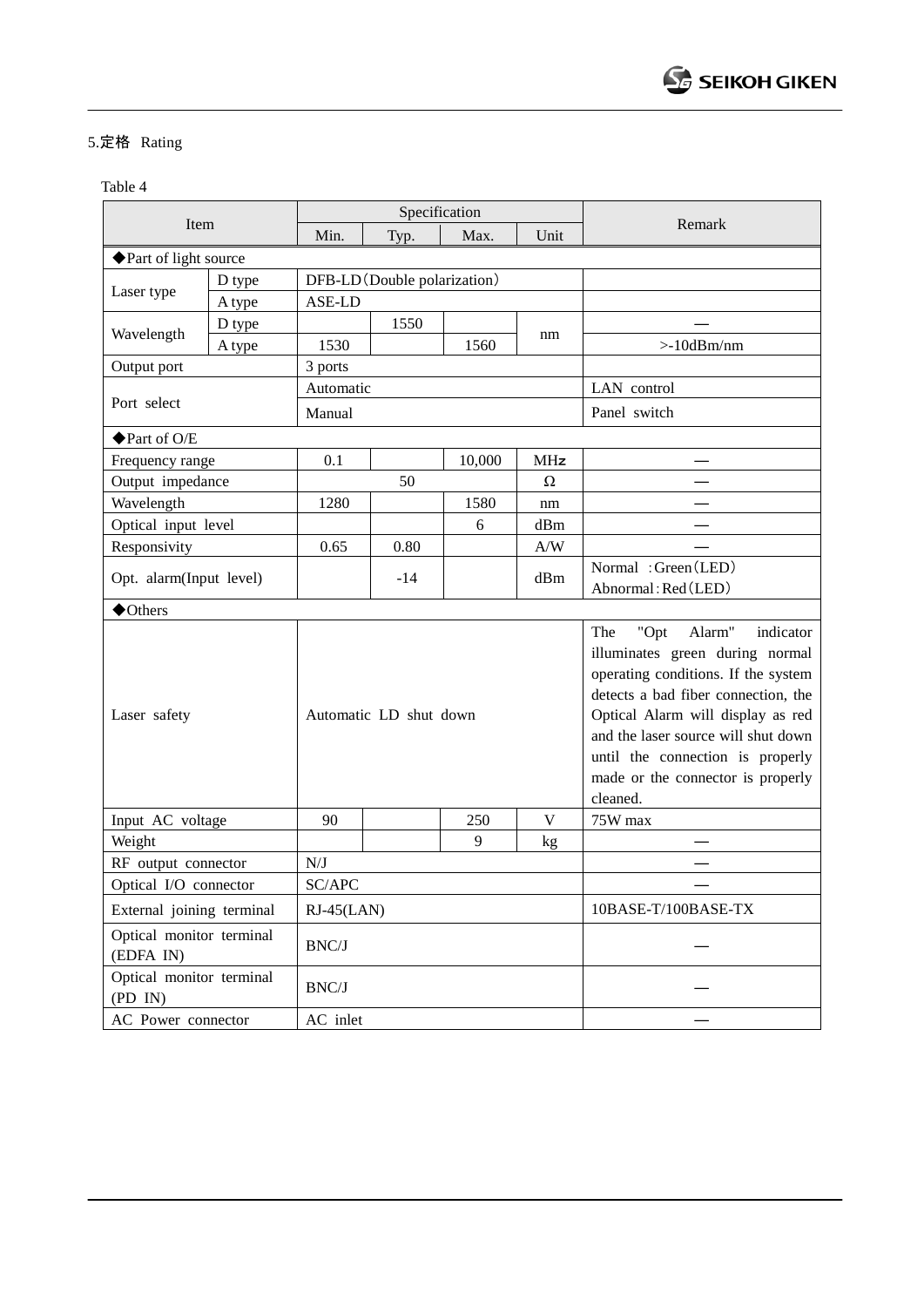#### 6.性能 Performance

#### Table 5

| Item                 |        | Specification |      |      |         |                                 |
|----------------------|--------|---------------|------|------|---------|---------------------------------|
|                      |        | Min.          | Typ. | Max. | Unit    | Remark                          |
| Optical output level |        | 12            |      | 14   | dBm     |                                 |
| Wavelength           | D type | 1545          |      | 1555 | nm      |                                 |
|                      | A type | 1530          |      | 1560 |         | $>10$ dBm/nm                    |
| Output return loss   |        | 7             |      |      | dB      |                                 |
| Gain (Output/Input)  |        | -4            |      |      | dB      | Combination evaluation with the |
| Gain deviation       |        |               |      | 10   | $dBp-p$ | standard machine.               |

#### 7.外観図 External

付図:SOEFS-E025-01による。 The controller is shown in Fig.SOEFS-E025-01.

#### 8.検査 Inspection

別途打ち合わせによる。

To be discussed.

#### 9.セーフティーインフォメーション Safety information

 本製品は不可視レーザ光を使用しておりますので、誤ってレーザ光を目に入れますと失明する危険性がありま す。直接レーザ光を見ないようにして下さい。

This product uses a laser light that is not visible to the human eye, but can cause serious injuries or permanent loss of vision. Please exercise proper caution and do not look directly into the laser light as it may cause blindness.



10.保証 Warranty

本製品に関し、構成部品の故障や製造上の欠陥に対して納入日から1年間無償修理保証致します。 但し、本保証は製品の正常な使用において発生した故障のみに適用致します。

 SEIKOH GIKEN warrants the Controllers against defects in parts and workmanship for one full year from B/L date. This warranty shall be invalid by any abuse, misuse, misapplication or improper installation.